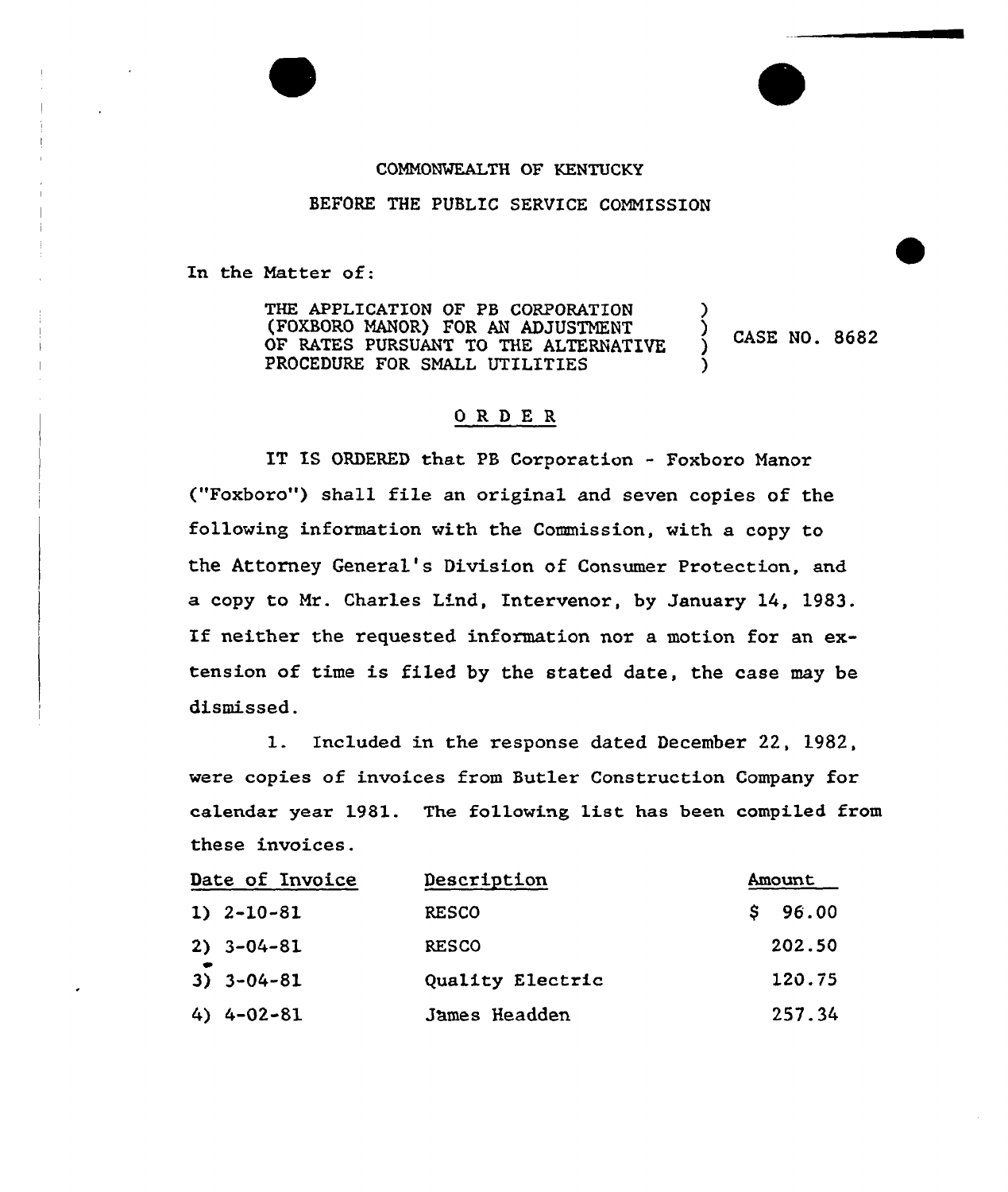| $5) 4 - 02 - 81$ | Peterson Hardware | 157.62 |
|------------------|-------------------|--------|
| $6) 5 - 06 - 81$ | James Headden     | 624.00 |
| $7) 8 - 05 - 81$ | Hartung Electric  | 346.10 |
| $8)$ 12-03-81    | <b>RESCO</b>      | 160.00 |

For each of the items listed provide the following:

- a) <sup>A</sup> description of the services provided or of the materials furnished.
- b) Identify the costs which are related to the acquisition of a new asset or to the replacement of an existing asset.
- c) For those costs which are related to new or replacement assets provide the useful life of the asset.

2. The response dated December 22, 1982, included a breakdown of repairs for calendar year 1981. The following list has been compiled from this breakdown.

| Date     |               | Vendor           | Amount   | Description |
|----------|---------------|------------------|----------|-------------|
| $\bf{1}$ | $3 - 04 - 81$ | Quality Electric | \$205.04 | Motor Work  |
| 2)       | $3 - 11 - 81$ | Quality Electric | 209.55   | Motor Work  |
| 3)       | $3 - 09 - 81$ | Quality Electric | 336.16   | Motor       |
| 4)       | $4 - 08 - 81$ | Beck Mar         | 264.00   | Testing     |
|          | $5)$ 11-16-81 | Quality Electric | 102.44   | Pump        |

For each of the items listed provide the following:

a) copies of the invoices

b) Identify the costs which are related to the acquisition of a new asset or to the replacement of an existing asset.

 $-2-$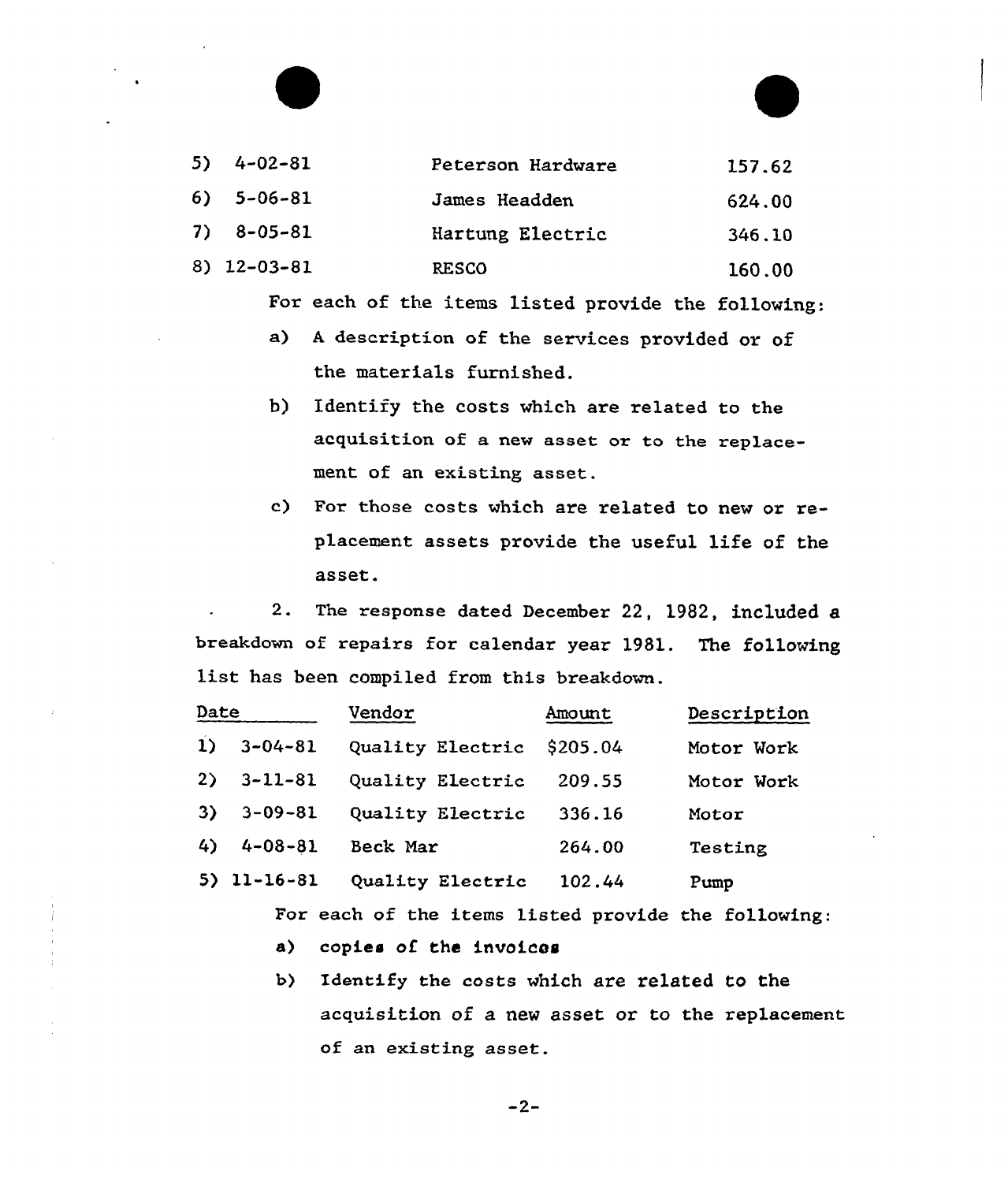c) For those costs which are related to new or replacement assets provide the useful 1ife of the asset.

3. a) Is Foxboro aware of the Commission's policy to compute depreciation expense for rate-making purposes on the basis of the original cost of the plant in service less contributions in aid of construction?

b) If you are in disagreement with this policy provide a detailed explanation as to why this policy should not be applied in determining the revenue requirements in this case.

The Uniform System of Accounts for Class <sup>C</sup> and <sup>D</sup> Sewer Utilities as prescribed by this Commission states that credit balances in Contributions in Aid of Construction (Account No. 271) shall not be transferred to any other account without the approval of the Commission. The 1981 Annual Report filed by Foxboro reflects a net charge of (\$1,523) in this account during calendar year 1981. Provide a description of the circumstances which necessitate this deviation from the Uniform System of Accounts.

5. The 1981 Annual Report filed by Foxboro includes as a part of total utility plant the amount of \$267,022, classified as Other Utility Plant Adjustments (Account No. 109). Provide the following concerning this item.

> a) <sup>A</sup> complete explanation as to why this amount was not recorded in Utility Plant Acquisition Adjustments (Account No. 108).

> > $-3-$